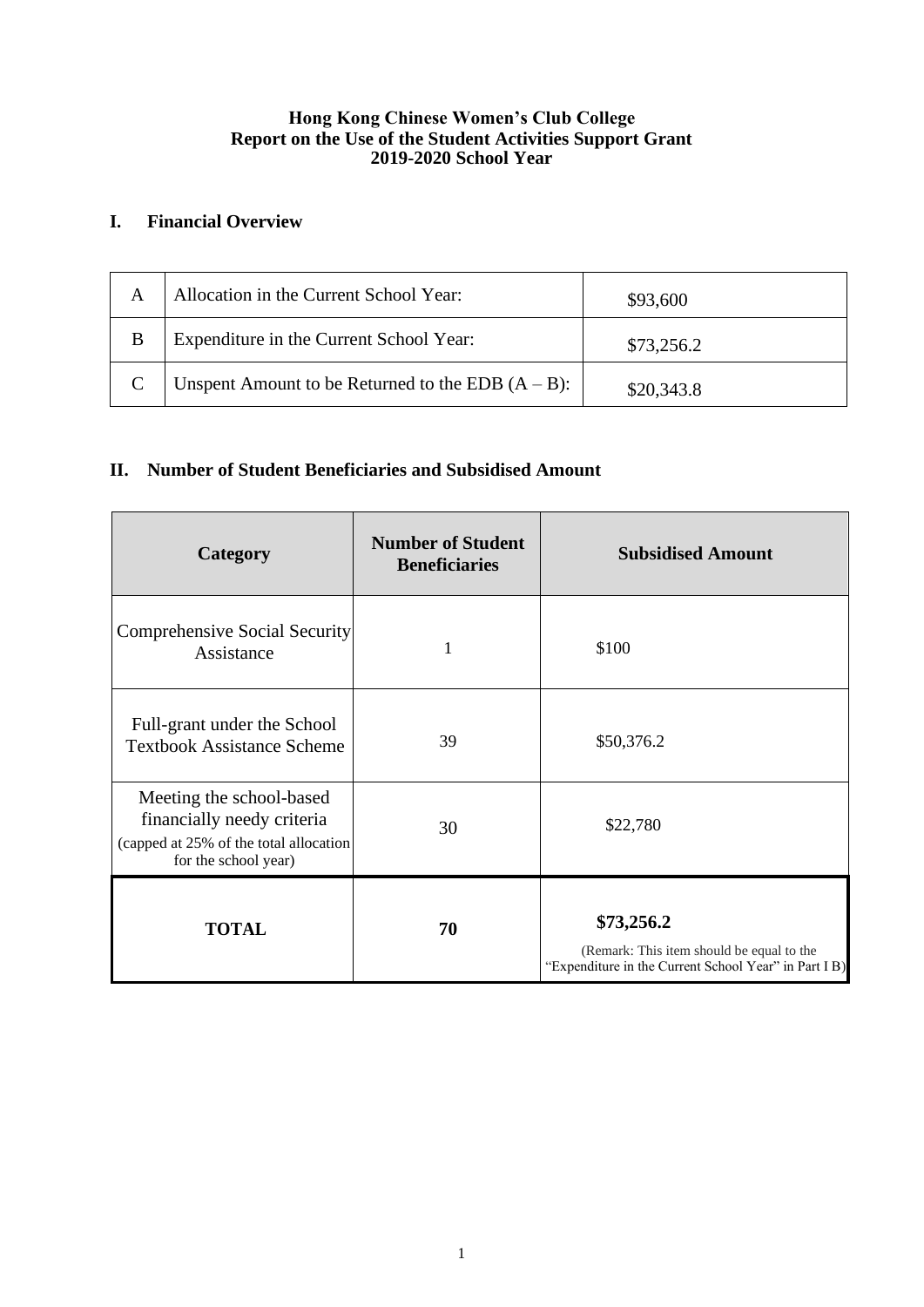## **III. Details of Expenses**

|                        | <b>Brief Description of the Activity</b>                                                                                                                                                                                                                                                                                                                                                               | <b>Expenses</b> (\$) | <b>Person Times of</b><br><b>Student</b><br>Beneficiaries <sup>1</sup> | <b>Essential Learning</b><br><b>Experiences</b><br>(Please put a $\checkmark$ in the<br>appropriate box(es); more than<br>one option can be selected)                                                   |   |              |              |             |  |  |
|------------------------|--------------------------------------------------------------------------------------------------------------------------------------------------------------------------------------------------------------------------------------------------------------------------------------------------------------------------------------------------------------------------------------------------------|----------------------|------------------------------------------------------------------------|---------------------------------------------------------------------------------------------------------------------------------------------------------------------------------------------------------|---|--------------|--------------|-------------|--|--|
|                        |                                                                                                                                                                                                                                                                                                                                                                                                        |                      |                                                                        | I                                                                                                                                                                                                       | M | P            | S            | $\mathbf C$ |  |  |
| <b>Domain</b>          |                                                                                                                                                                                                                                                                                                                                                                                                        |                      |                                                                        | I: Intellectual Development<br>(closely linked with<br>curriculum)<br>M: Moral and Civic Education<br>P: Physical and Aesthetic<br>Development<br>S: Community Service<br>C: Career-related Experiences |   |              |              |             |  |  |
| 1.1                    | To subsidise students with financial needs to participate in life-wide learning activities covering different<br>KLAs / cross-KLA / curriculum areas to enhance learning effectiveness (e.g. field trips, arts appreciation,<br>visits to enterprises)                                                                                                                                                 |                      |                                                                        |                                                                                                                                                                                                         |   |              |              |             |  |  |
| <b>NIL</b>             |                                                                                                                                                                                                                                                                                                                                                                                                        |                      |                                                                        |                                                                                                                                                                                                         |   |              |              |             |  |  |
| 1.2                    | To subsidise students with financial needs to participate in diversified life-wide learning activities with a<br>view to enriching the five essential learning experiences for them (e.g. activities on multiple intelligences;<br>physical, aesthetic and cultural activities; leadership training; service learning; clubs and societies; school<br>team training; uniformed groups; military camps) |                      |                                                                        |                                                                                                                                                                                                         |   |              |              |             |  |  |
| Physical<br>Education  | <b>Badminton Team Training</b><br>Course                                                                                                                                                                                                                                                                                                                                                               | \$4,000              | 9                                                                      |                                                                                                                                                                                                         |   | ✓            |              |             |  |  |
| Physical<br>Education  | <b>Basketball Team Training Course</b>                                                                                                                                                                                                                                                                                                                                                                 | \$2,400              | 6                                                                      |                                                                                                                                                                                                         |   | $\checkmark$ |              |             |  |  |
| Physical<br>Education  | Dance Group Training Course                                                                                                                                                                                                                                                                                                                                                                            | \$6,000              | 5                                                                      |                                                                                                                                                                                                         |   | ✓            |              |             |  |  |
| Physical<br>Education  | Rope Skipping Team Training<br>Course                                                                                                                                                                                                                                                                                                                                                                  | \$1,500              | 3                                                                      |                                                                                                                                                                                                         |   | ✓            |              |             |  |  |
| Physical<br>Education  | Table Tennis Team Training Course                                                                                                                                                                                                                                                                                                                                                                      | \$900                | $\mathbf{1}$                                                           |                                                                                                                                                                                                         |   | $\checkmark$ |              |             |  |  |
| Physical<br>Education  | <b>Volleyball Team Training Course</b>                                                                                                                                                                                                                                                                                                                                                                 | \$6,300              | 11                                                                     |                                                                                                                                                                                                         |   |              | $\checkmark$ |             |  |  |
| Leadership<br>Training | Youth Red Cross                                                                                                                                                                                                                                                                                                                                                                                        | \$40                 | $\mathbf{1}$                                                           |                                                                                                                                                                                                         |   | $\checkmark$ |              |             |  |  |
| Arts<br>(Music)        | <b>Band</b>                                                                                                                                                                                                                                                                                                                                                                                            | \$19,600             | 10                                                                     |                                                                                                                                                                                                         |   | $\checkmark$ |              |             |  |  |
| Arts<br>(Music)        | <b>Chinese Music Ensemble</b>                                                                                                                                                                                                                                                                                                                                                                          | \$1,200              | 5                                                                      |                                                                                                                                                                                                         |   | ✓            |              |             |  |  |